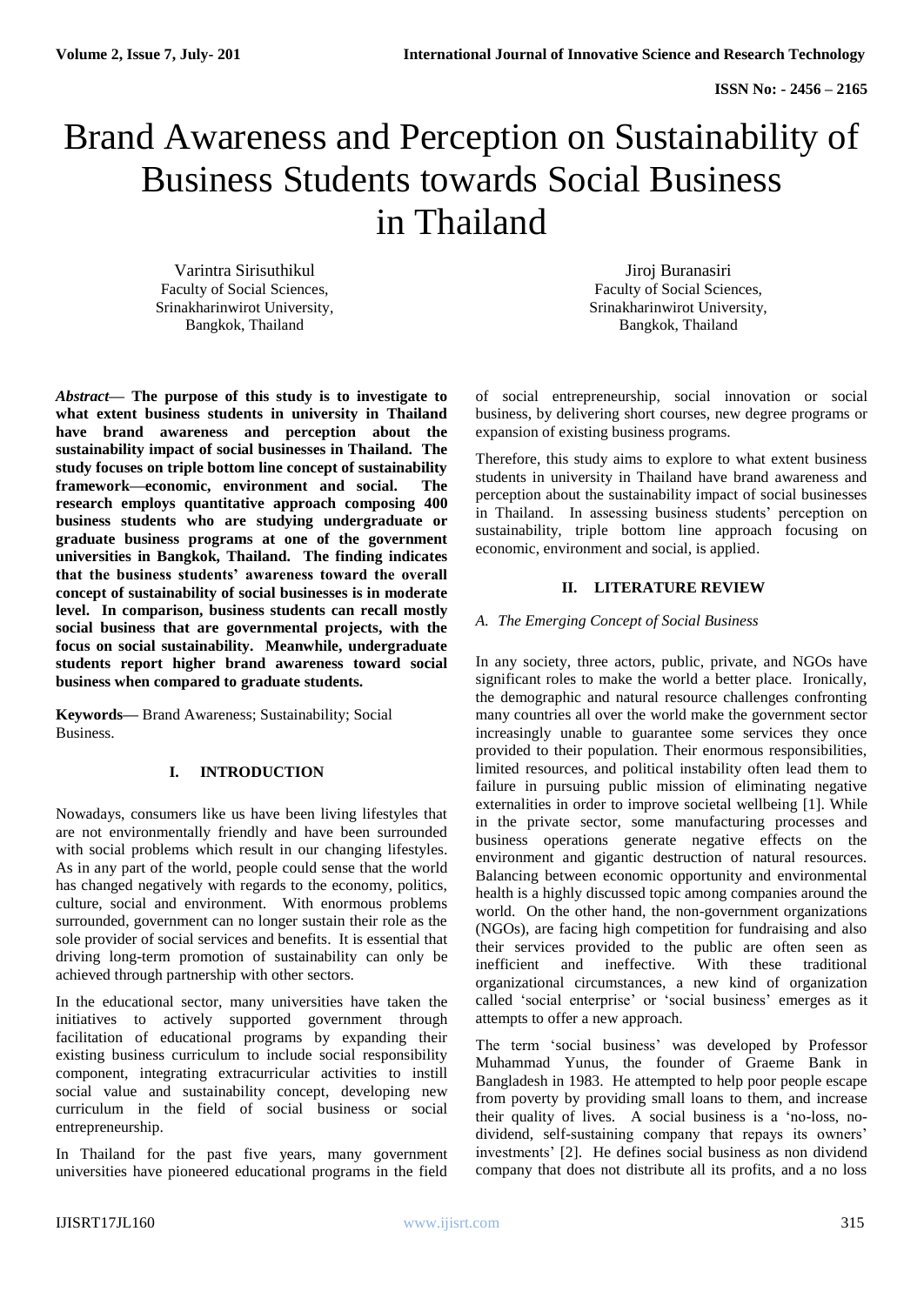company. Social businesses differ from charities since they do Not depend solely or primarily on donations in carrying their social activities.

However, today, the notion of social business has a wider scope. In many parts of the world, including Thailand, the term social business is now used to include many types of organizations, for-profit or not-for-profit, that allow for redistribution of profit; as long as their primarily objectives are fulfilling social missions.

The social entrepreneur is often regarded as possessing a unique set of characteristics. There are 5 characteristics of social enterprise which included social missions that adopt relentless pursuits of new opportunities, engagements in developing continuous innovations, adaptation, and learning, acting without limited resources currently in hand, and a demonstration of heightened accountability to constituencies served for the outcomes created [3].

#### *B. Sustainability Framework*

The concept of Triple bottom line (TBL) is part of sustainability construct and the origin of sustainability has a long history [4]. TBL concept is defined by Elkington (1997) as the terms—profit (economic), people (social), and the planet (environment). TBL serves as a framework for measuring the performance of the business using three lines: economic, social, and environmental lines [5].

#### *C. Brand Awareness Construct*

Brand awareness is defined as the ability of consumers to recognize or remember that a brand belongs to a certain category of product [6]. This ability ranges from a vague feeling that the brand is known to a belief that it is the only acceptable one in a determined product class. Figure 1 shows the four stages of brand awareness as a pyramid.

The first stage, 'Unaware of Brand', indicates consumers with no awareness to the brand. The brand plays an insignificant role in the purchasing decision. At his stage, the brand is seen as having no brand equity. The second stage, 'Brand Recognition', indicates consumers who can recognize a brand when giving names or some hints. The third stage, 'Brand Recall', consists of consumers who are able to recall brand. At this stage, consumers can recall not only brand names, but also brand communications associated with the brands. Finally, the top level of the pyramid consists of 'Top of Mind' Awareness (TOMA). TOMA refers to a brand or specific product being first in customers' minds when thinking of a particular industry or category. At this stage, consumers who purchase the brands often become committed buyers. They feel proud to buy the products and the brands are closely tied in with their personal values. They are willing to recommend the brands to others.



Figure 1: Brand Awareness Pyramid (Aaker

#### **III. RESEARCH BACKGROUND, DESIGN AND METHODOLOGY**

The study employs quantitative approach using selfadministered questionnaire. The respondents are composed of 400 business students studying undergraduate and graduate programs at Srinakharinwirot University, a government university in Bangkok, Thailand. Srinakharinwirot University is chosen as the unit of the study as the university has placed emphasis on social entrepreneurship field. It has offered short course training in social entrepreneurship in Thailand to the public. At the department of business administration, it has developed new curriculum in social business for undergraduate students and has accepted  $1<sup>st</sup>$  enrollment in 2016. Additionally, the university constantly hosted competitions, seminars, and conferences in promoting the field of social entrepreneurship or social business.

The questionnaire measuring perception and sustainability scores are consisted of closed questions using a Likert scale from 1 to 5, where (1) denoted 'very low' and (5) denoted 'very high'.

#### **IV. DISCUSSION**

The goals of the present study were to examine brand awareness and perception on sustainability of business students towards social business in Thailand. In studying social businesses, certain criteria are applied as followed:

- That trades for a social/societal purpose;
- where at least part of its income is earned from its trading activity;
- Is separate from government; and.
- where the surplus is primarily re-invested in the social objective.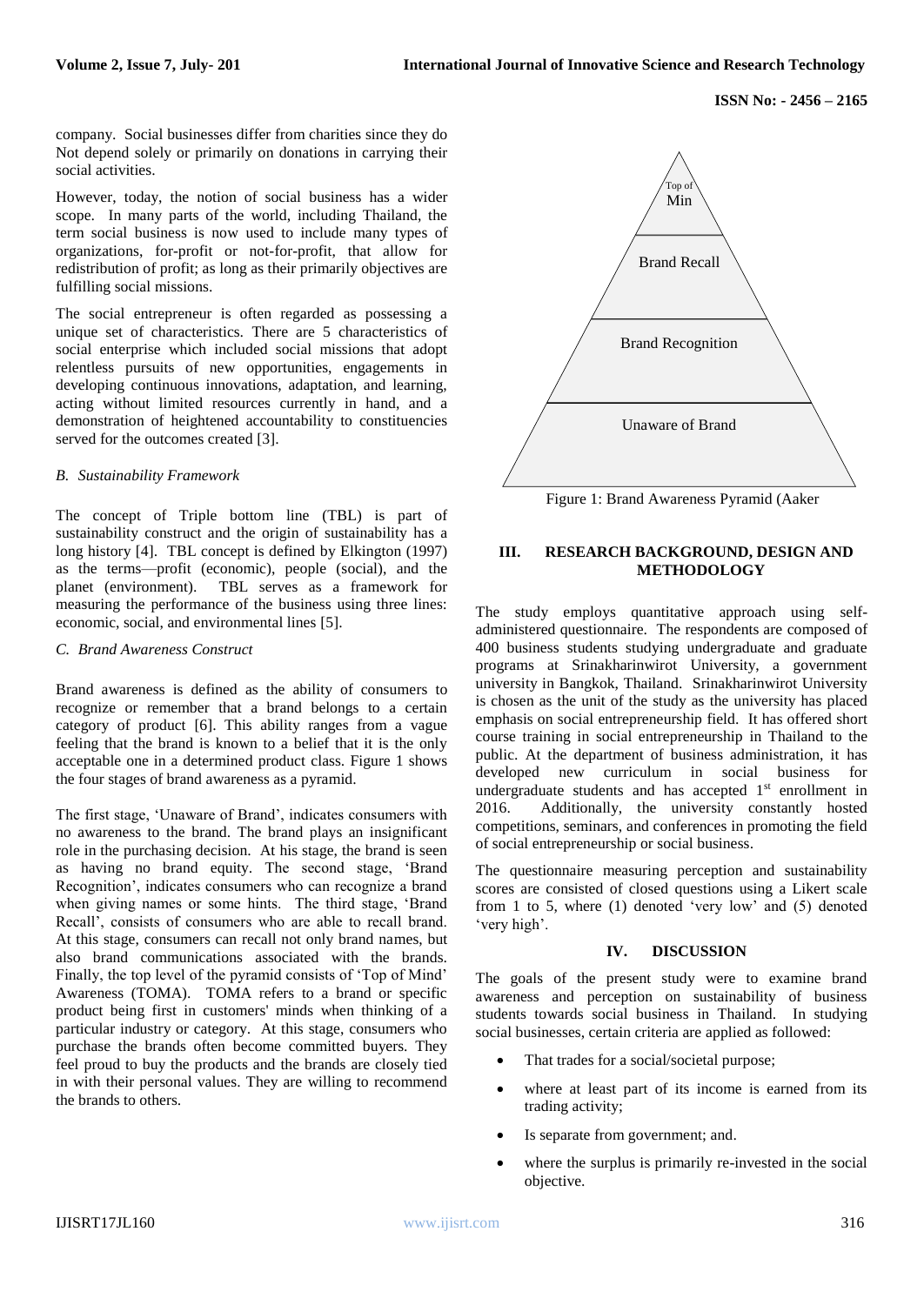#### **ISSN No: - 2456 – 2165**

Table 1 provides the lists of 30 social businesses in Thailand that are included in the study.

| <b>Social Business</b><br><b>Product &amp; Services</b> |                             |  |
|---------------------------------------------------------|-----------------------------|--|
| 1.) B.R.E.A.D.                                          | -Rice & School for the poor |  |
|                                                         | -Eco-rubber wood toys       |  |
| 2.) PLAN TOYS                                           | -Underwear                  |  |
| 3.) TRY ARM                                             | -Organic Farm/Restaurant    |  |
| 4.) DAIRY HOME                                          | -Fair price/fair trade      |  |
| 5.) Thai Craft Fair-trade                               | -Recycle furniture          |  |
| 6.) OSISU                                               | -Organic Retailer           |  |
| 7.) LEMON FARM                                          | -Garbage bank               |  |
| 8.) RUEM-MIT 2011                                       | -Coffee roast/Shop          |  |
| 9.) AKHA AMA                                            | -Restaurants/Souvenir       |  |
| 10.) CABBAGES &                                         |                             |  |
| <b>CONDOMS</b>                                          | -Organics Egg               |  |
| 11.) UDOMCHAI FARM                                      | -Handicap bakery/Craft      |  |
| 12.) FRIEND'S CAFÉ                                      | -Courses for Deft People    |  |
| 13.) THAI HANDI CLUB                                    | -Bike Messenger/Delivery    |  |
| 14.) BIKE-XENGER                                        | -Creative Toys              |  |
| 15.) CLUB CREATIVE                                      | -Co-Working Space           |  |
| 16.) MA-D                                               | -Creative Media for Social  |  |
| 17.) BEGIN AGENCY                                       | -TV Broadcast               |  |
| 18.) PA-YAI CREATION                                    | -Publishing/Shop/Fair       |  |
| 19.) SUEN-GNUEN-ME-MA                                   | -Magazine/Pocket Books      |  |
| 20.) SARAKADEE                                          | -Dharma Publishing/Books    |  |
| 21.) THAMMASAPA                                         | -Bicycle Tour/Selling Bike  |  |
| 22.) BIKE AND TRAVEL                                    | -Homestay/Agricultural Tour |  |
| 23.) THA-KAN-THONG                                      |                             |  |
| <b>HOMESTAY</b>                                         | -Homestay/Cultural Tour     |  |
| 24.) BAN-DONG                                           |                             |  |
| HOMESTAY                                                | Hotel & Resort/Eco-tourism  |  |
| 25.) CHUMPORN CABANA                                    | -Website Development        |  |
| 26.) OPEN DREAM                                         | -Food Stall for New Mom     |  |
| 27.) FIGHT FOR KIDS                                     | -Products from Hill Tribe   |  |
| 28.) DOI TUNG                                           | -Earth House                |  |
|                                                         |                             |  |
| 29.) Siam Baan Din                                      | -Garbage Recycle            |  |

Table 2 Shows the Profile of Respondents Who Are Studying Business Programs at Srinakharinwirot University in Undergraduate or Graduate Level at the Time of Study.

| Table 2: Profile of Respondents |               |          |
|---------------------------------|---------------|----------|
| <b>Factors</b>                  |               |          |
|                                 |               |          |
|                                 |               |          |
| <b>Gender:</b>                  | Female        | Male     |
|                                 | 58%           | 42%      |
| Age Group:                      | $16-26$       | 27-37    |
|                                 | 63%           | 37%      |
| <b>Level of Study:</b>          | Undergraduate | Graduate |
|                                 | 51%           | 49%      |
|                                 |               |          |
|                                 |               |          |

Table 3 Summarizes The Findings of The Study Derived From Quantitative Data.

The findings suggest that overall, undergraduate students possess higher brand awareness, compared to graduate students. Undergraduate students show higher brand recognition, brand recall and top-of-mind awareness, compared to graduate students. This can be explained by higher level of exposure to social activities by undergraduate students when compared to graduate students. This is due to most university's events and activities are hosted during the weekday, where majority of graduate students are enrolled in weekend program (over 70%).

The results of the present study also indicate that business students, in general, reveal higher perception score on social businesses that focus on social sustainability; compared to social businesses whose social missions lie on environmental or economic concern. Among all the Thai social businesses, Doi Tung Development Project, part of Mae Fah Luang Foundation under Royal Patronage, scores the highest. Doi Tung is recognized as a social business originated since 1968 to help hill tribe people in the Northern part of Thailand with poverty and lack of opportunities for legitimate livelihoods. Doi Tung operates many coffee shops and products cultivated from hill tribe communities. Although the project also promote environmental and economic sustainability, the project is largely known for solving social problems for hill tribe people who previously rely on opium cultivation and lack of education.